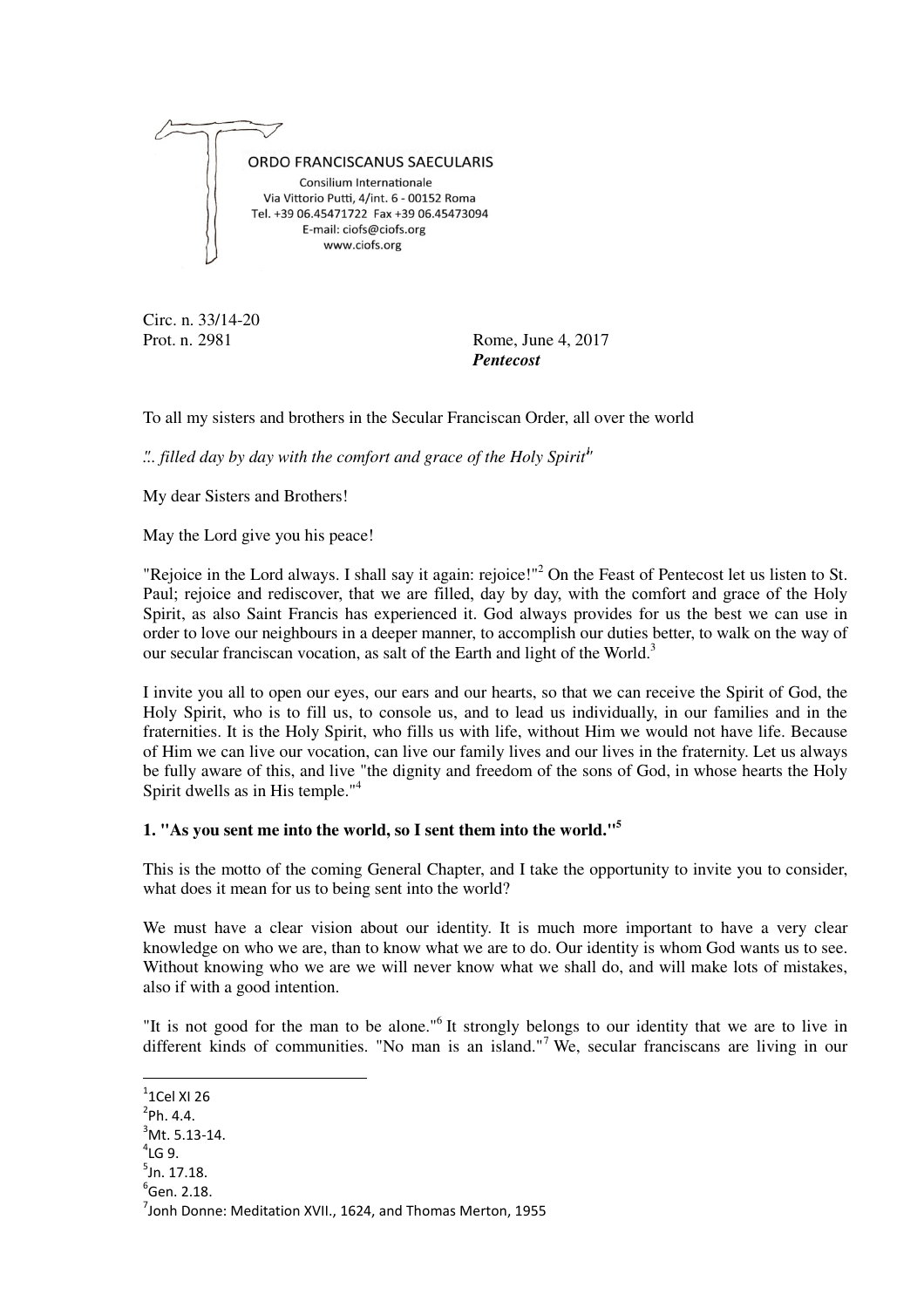families, in our fraternities, in our working teams, in our parish communities: such a richness and treasure, where God has invited to us to experience, to celebrate and to spread his love!

### *Family life*

The most important community, that gave the most important part of our being, of our identity, is our family. Everyone was born into a family. Except some rare and sad stories, each of us has an experience of the family. We have the experience of the love of our father, which is the image of the love of our Heavenly Father. We have the experience of the love of our mother, which is the image of the love of the Holy Virgin, who is the heavenly mother for all.

"From the wedlock of Christians there comes the family, in which new citizens of human society are born, who by the grace of the Holy Spirit received in baptism are made children of God, thus perpetuating the people of God through the centuries. The family is, so to speak, the domestic church".<sup>8</sup>

Our families, as being domestic churches, have to be places of prayer, where we can convey the faith and love that we have received and thus have to share it with our children. Through our whole life, through the example of our spiritual life, through the example of our love to our husband/wife, through the example of our work, through the example of our dedication to the fraternities, to the poor and needy, to the social affairs, we live our identity as the children of God, and share all these goods with our children. By bringing up our children we are instruments of God who is working in our children, too, and thus we are perpetuating the people of God.

## *Fraternity life*

Our fraternities - particularly our local fraternities - are the places, where we can live our vocation, where we can find the source of life, by accepting, living and giving the love of God. We have to open ourselves in the fraternities, to make them real fraternities, that is to share our lives with our sisters and brothers. The goal is not to live a nice fraternal life but a true and honest one. We have to open ourselves. We shall not be afraid to expose ourselves to one another, to share our treasures, but also to accept and not to hide our weakness, our shortcomings! We have to be so close to each other that our souls can touch one another. We have to take the risk of being opened, we have to take the risk of the conflicts. Sincere and opened fraternal life means to be ready to share all that we have. However, real fraternal life also means to be opened to the fraternal warning and fraternal correction. Remember, my dear sisters and brothers, that the Holy Spirit is working through these fraternal relationships in the fraternity. We have to take the risk of hurting each other and also of having wounds, but these wounds help us in the reconciliation. There is no real fraternity without reconciliation. As brothers and sisters of penance, we always have to live together with our fragility, with our wounds, being always ready, however, to ask and to give forgiveness. There is no Pentecost, no renewal in the fraternity if we close ourselves from each other and limit our relationships to a kind of tea party.

However, it is not only for us, it is not for our good feelings. It is because we bring it out to the world, regardless we are aware or not. We bring out what we receive and experience there. It is our deep responsibility how the Holy Spirit can fill our fraternities with life, with life that we will bring out and make visible to our neighbours. Let us give space to the Holy Spirit, my sisters and brothers, to shake, to move our fraternities, to renew our fraternity life! God is not willing to make us sit in a comfortable place, He wants us to life a vivid life, that brings fruits.

#### *In the ecclesial community*

The Apostle warns us: "your body is a temple of the Holy Spirit within you"<sup>9</sup>. We understand it, and it is correct, that each one's body is the temple of the Holy Spirit. But it is worth to consider, that we, as the body of Christ when we think about the Church, are the temple of the Holy spirit, too. Our communities are temples of the Holy spirit, too. St. Paul's trinitarian spirit can lead us to a new

 $\overline{\phantom{a}}$ 

 $^9$ 1Cor. 6.19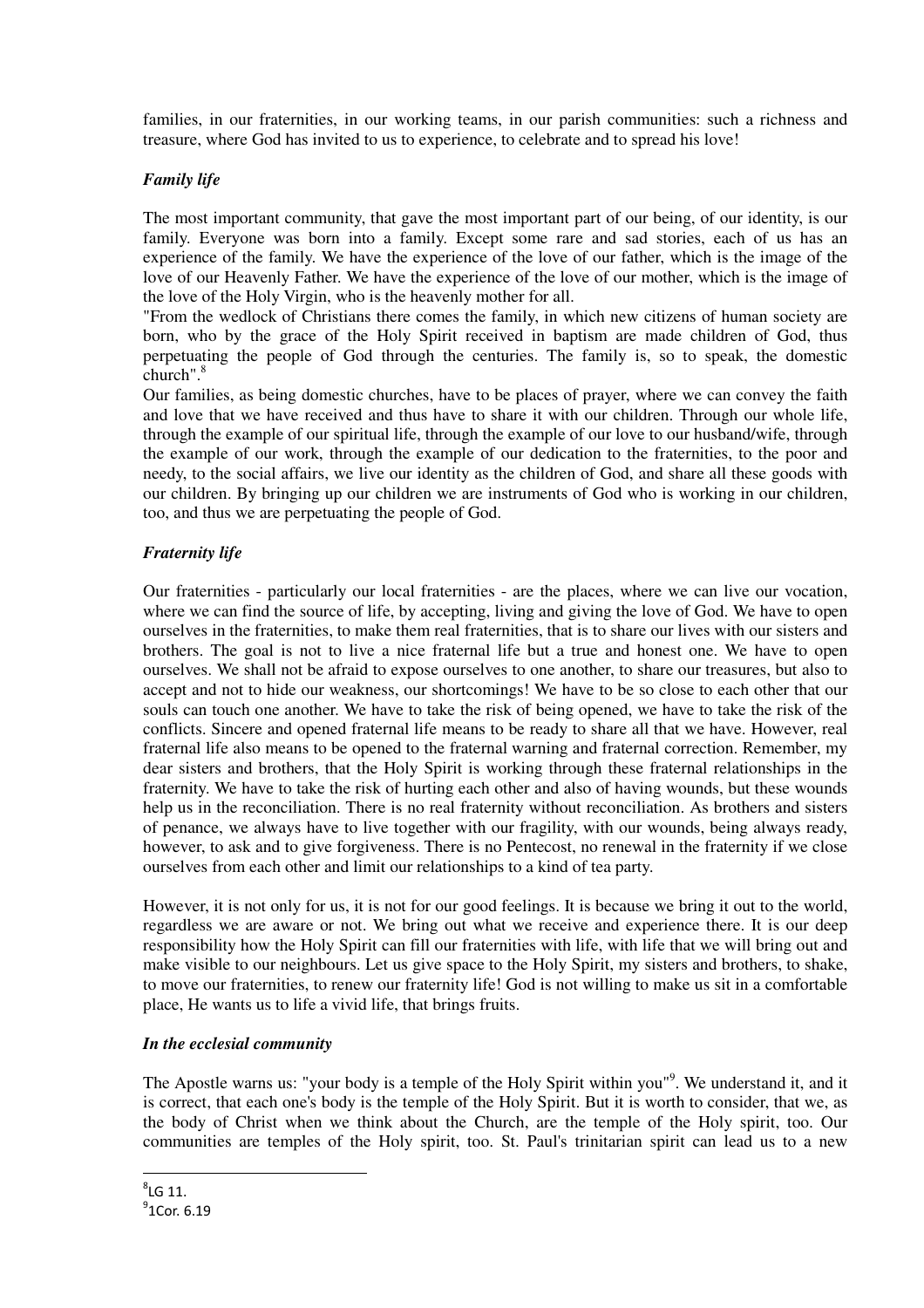approach of our role in the Church. We have to let the Holy spirit dwell among us, dwell in the ecclesial community.

We shall be such stones of the Church, that are ready to receive Christ as being the cornerstone, and are ready to be a place for the Holy Spirit. It is particularly our duty, as secular franciscans, to bring our spirituality into the parish communities and to other ecclesial communities, so that it will be filled with joy, with humble attitude of serving one another, with creative love, with an attitude that respects and strives for the care of creation in all our activities, with an intention to focus the parish life on the poorest and the most needy inside, but also outside the members of its community.

As a temple of the Holy Spirit we have to fill the life of the Church with what we can give: the fraternal love, the respect of each other, the attention to everyone, the good news, that we all are children of God by the sacrament of the baptism, and God has made of us his people.

#### *In the society*

Each secular franciscan is a citizen of a certain country. Each secular franciscan is living in a town or village. Each secular franciscan is working (or used to work) for the good of the society. We are not hermits, we are inserted to a wider community of our fellow citizens by God. It is our responsibility and a part of our vocation to strive to form part of our society always in a better way, in the spirit of service, and to do our best to "build a more fraternal and evangelical world so that the kingdom of God may be brought about more effectively"<sup>10</sup>.

We have to seek the good of all, particularly in the service of the smallest, the poorest, the most marginalized, those, who do not have the essential to live a life with human dignity, regardless these essentials being material or spiritual ones. We have to take care of the created world, because since the beginning of times, the Spirit of God has been present over the creation $11$ . We have to do our best, each one of us according to the possibilities, to create a spiritual and material environment responding to the initial project of God, by seeking the best solutions to the problems and to the tasks we are facing in our daily life.

However, it is also a part of our vocation to bring the Holy Spirit where civil liberty or religious freedom is misunderstood, and thus practised in a wrong manner. Also, we have to bring the Holy Spirit, where culture is not a praise and fruit of the talents, the knowledge or the beauty for the good of the people, for the care of creation or for the protection of life, but on the contrary, such things are called culture, which are to ruin dignity, to mislead the ignorants, the uneducated, the illiterate, to exploit the natural and human resources, and which are praising the immediate experience, the instant joy, leading downwards instead of searching the way up high to God.

#### **2. How to manage an order**

In November in Rome, we will conclude the topic, that has been opened to a worldwide discussion in 2014 at the General Elective Chapter in Assisi: 'How to manage an international Order like OFS?"

What is the Order, who is the Order? We are the Order, we all, sisters and brothers, all over the world, who want to live the Gospel in the manner of St. Francis<sup>12</sup>. The Secular Franciscan Order is not only the presidency, not only the international council, not only the international fraternity, but "it is an organic union of all Catholic fraternities scattered throughout the world"<sup>13</sup>. It is our common task to learn, how can we animate and guide this great union of our fraternities, which is not only a spiritual family, but has also the reality of a kind of an organization. Therefore, the management of the Order

 $\overline{\phantom{a}}$ 

 $10$ OFS Rule 14

 $11$ cf. Gen. 1.2

<sup>&</sup>lt;sup>12</sup>OFS Rule 2, GG.CC. 3

<sup>13</sup>OFS Rule 2, GG.CC. 3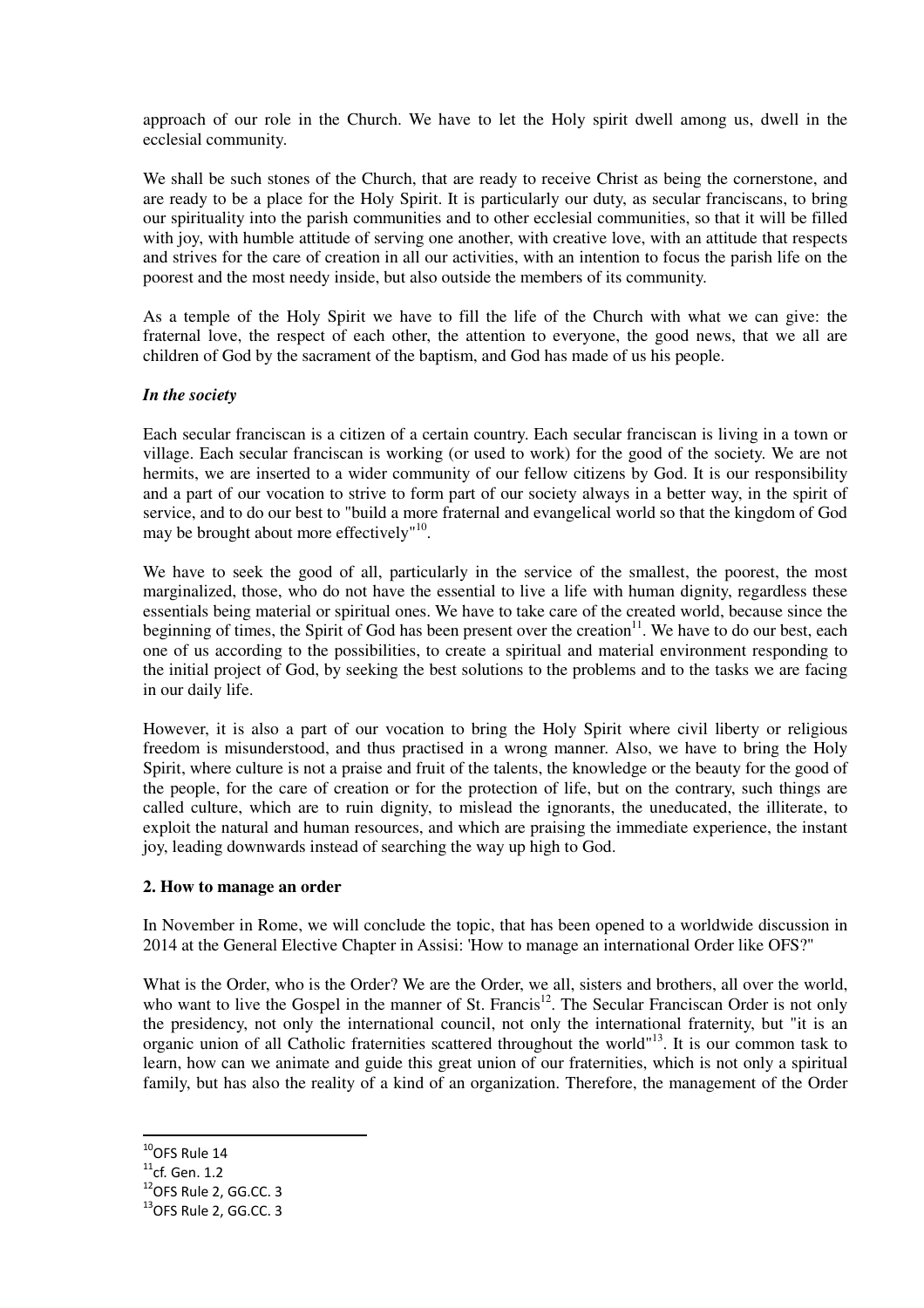does not regard only to the International Council, or to the CIOFS Presidency. Management has to be a common management at all levels.

We have to learn form God and from each other, how to deal not only with the 'heavenly' things, like prayer life, sacramental life, devotions, but also with the 'earthly' things, like organize meetings, give proper formation, improve communication. None of these two parts can live without the other. We have different experiences and different skills, practices. This will be the time to share them, to teach each other and to learn from each other. We have to remember, that each and every one of us will be the instrument of God towards the others. Therefore I ask all of you to read the Instrumentum Laboris carefully, discuss it in the different councils and fraternities, so that those who will be present at the General Chapter, will be able to enrich the common experience and will be able to help the entire Order to find the project of God for the next three years.

Saint Francis said, that the General Minister of the Order is the Holy Spirit<sup>14</sup>. It is always very important to know this, but now in particular, when we are facing the XVth General Chapter of the Secular Franciscan Order. We will meet to strengthen our identity, to celebrate the diversity and to build the unity in the International Fraternity of the Secular Franciscan Order. This will be our mandate, we have to work on this in November in Rome, and also after having returned back to our local fraternities. All what we have to do will not be completed by the end of the General Chapter, moreover, it will be the beginning. We have to go back to our fraternities, sharing the gift of God and the fruit of our work, so that ALL levels of the Order and each single sister and brother be filled more with the Holy Spirit and be able to live a more authentic secular franciscan life, and so that ALL councils on the different levels be able to accomplish the service of animating and guiding in a better way. This is not a goal for itself, but in order to live our vocation better, and to bring Christ, the risen Lord to the world.

Next year we will celebrate the 40th anniversary of the renewed Rule of the Secular Franciscan Order. Paul VI. has given this Rule to us on June 24th 1978. We have to remember: it is a gift. It is a free gift of God, and a free gift of the Church. We have to appreciate it, and we have to keep it as a treasure. But keeping it as a treasure does not mean to lock it up in a safe place, on the contrary! We have to make it a living thing. I repeat the words of the pope Saint John Paul II.: "Study, love and live your Rule, because its values are truly evangelical ones<sup>"15</sup>. It has to be a part of our formation, to read often and to study the basic document of our life. It has to be a part of our life, a daily nutrition.

# **3. "... filled day by day with the comfort and grace of the Holy Spirit"<sup>16</sup>**

What does it mean to be filled with the comfort and grace of the Holy Spirit? Do we really recognize, how much less we could live without Him? We need Him, in order to not be afraid when the storm is coming and our boat is in danger, and to call the Lord instead of being frightened<sup>17</sup>. But we also need the Holy Spirit to step out from the boat, to leave our security, to leave the safe and well-known ambit of our life, and to do what we could not imagine to do before, to start to walk on the surface of the water $18$ . Miracles are out there, not when sitting in the boat.

My dear sisters and brothers, we need to be filled by the Holy Spirit. By that Spirit, whom Jesus gave to the disciples when they were gathered. By that Spirit, who filled the disciples when they were together with many and proclaimed the good news. By that Spirit, who has made the Church from a group of weak and uneducated persons. By that Spirit, that likewise makes of us what we can call 'fraternity', and makes of us an Order. Let us open us to the Holy Spirit so that He can fill us and make of us a true fraternity! Let Him fill our assembly, too, when we celebrate our General Chapter!

l

<sup>14</sup>2Cel CXLV 193

<sup>15</sup>pp. John Paul II. to the International Council of the OFS, 1982. Sept. 27th

 $16$ <sub>1</sub>Cel XI 26

 $17$ cf. Mt. 8.25

<sup>&</sup>lt;sup>18</sup>cf. Mt. 14.29